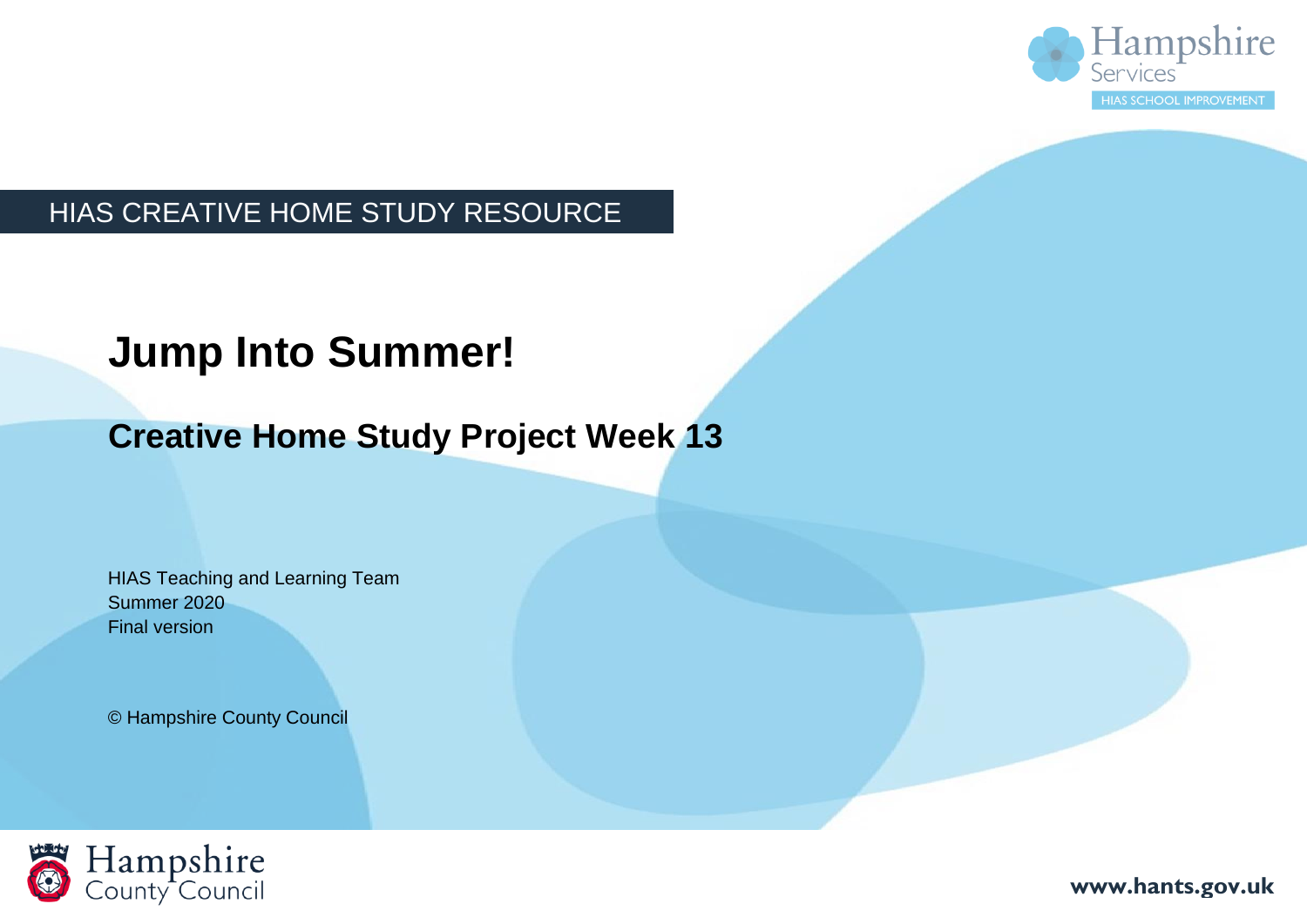

# **HIAS Creative Home Study resource**

### **Using the Home Learning Materials**

#### **The materials**

- Each resource contains an overarching weekly theme and all the activities relate to this.
- There will be a new theme each week, but activities can be carried over from one week to the next.
- There is no time limit to the activities, and they may take more than one week.
- All the activities can be adapted for different age groups, even though age recommendations are given.

#### **How to use**

- Read the instructions carefully before you start an activity.
- Parents or carers may have to help with resourcing the activities, but children can mostly work independently.
- Each activity has ideas and question prompts to consider.
- The activities are all planned with limited resources in mind.

#### **How can parents, carers and siblings help?**

- Select the activities that most interest your child. They have been considered to have a high level of independence with the role of the parent/ carer being an encourager not a teacher
- Read the activities aloud with your child and discuss how they could be adapted.
- Help your child select the appropriate activities and talk through the safety aspects of each task.
- Adapt any of the resources and materials as you feel necessary to support your child's needs.
- needs.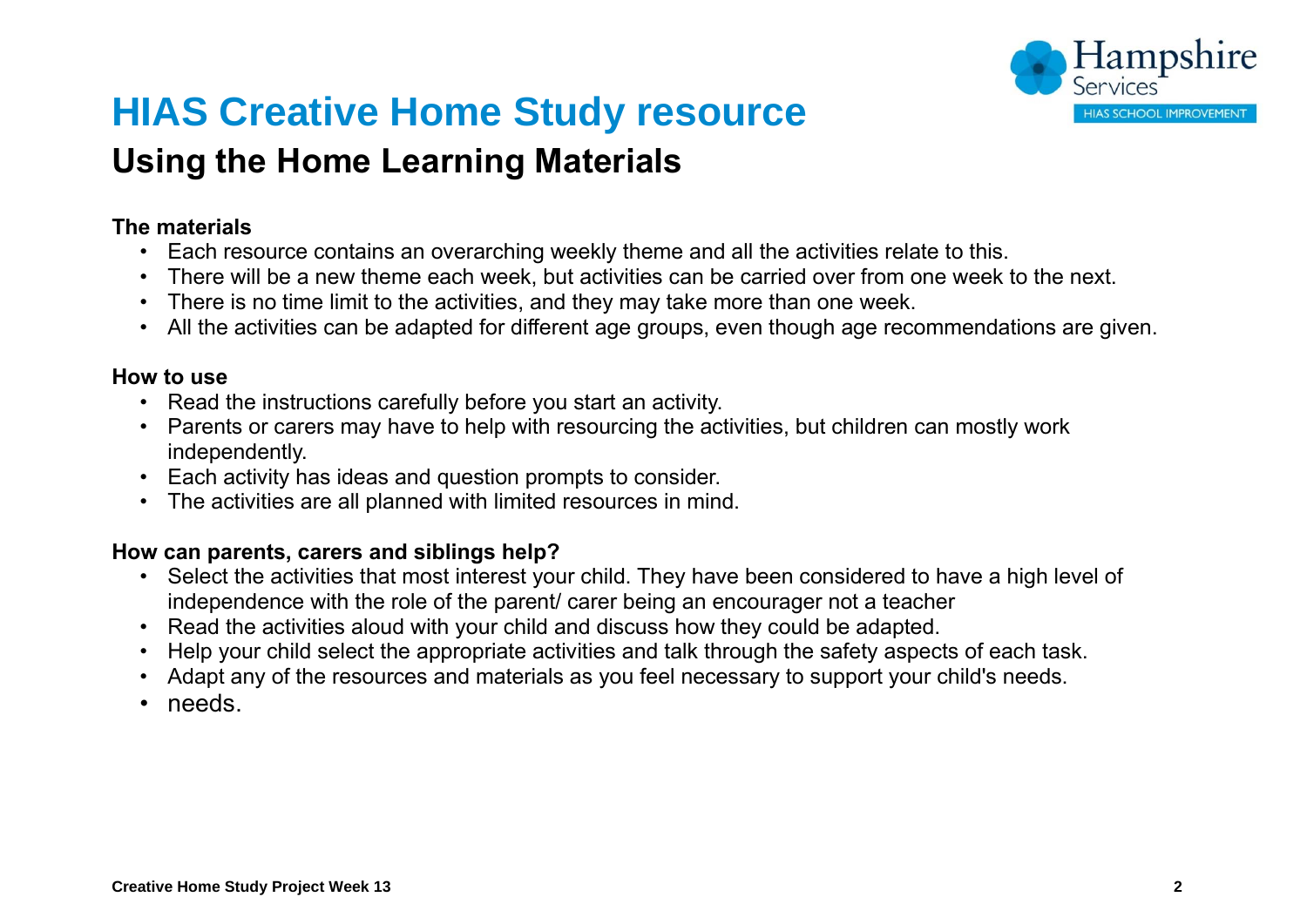

# **Jump Into Summer!**



#### **Key theme:**

This theme is based on getting the best out of summer.

These activities can be adapted and used with all year groups or as a family, as appropriate.



- In swimming pools, always check the depth (the markers at the side will show you) and test the temperature of the pool before you go in, so that your body does not go into shock. Always obey the pool rules. Again, you need to have a responsible adult watching you in the pool
- Put on plenty of sunscreen before you go outside
- Never go into the water without a responsible adult
- Drink plenty of water so that you do not get dehydrated
- When you are on a boat, always wear a life jacket that is well-fitted and listen to the person in charge (the captain)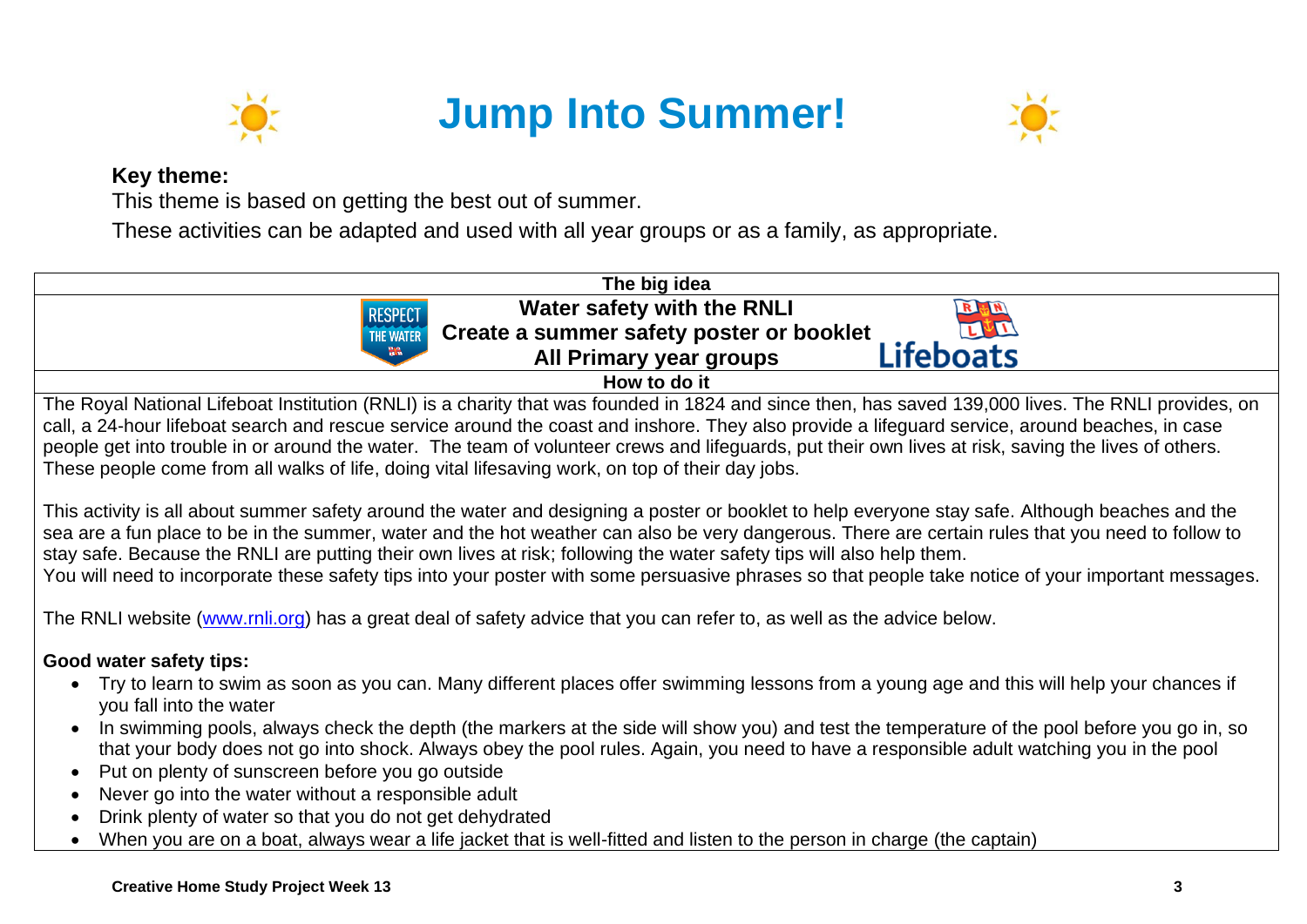#### **At the beach:**

- Never swim alone and always have someone who is responsible with you
- Do not use inflatables as they can get swept out to sea
- Have an awareness of rip currents and always read the safety signs
- Face the waves so that you can see what is coming
- Always swim where the markers show that it is safe
- Be aware of the tide and the currents and NEVER go against the markers and water safety advice markers
- Do not swim out too far, as the current may take you out further than you feel safe
- Wear protective footwear, to protect your feet from hard and rough surfaces
- Do not swim too close to piers or groynes. These are large wooden structures that jut into the water with hard and sharp surfaces

#### **Falling into cold water:**

The RNLI has a campaign to protect people if they do unexpectedly fall into cold water. This is called 'Respect the water'. These tips could also be incorporated into your poster.

#### **5 steps to float:**

- Fight your instincts to thrash around
- Lean back, extend your arms and legs
- If you need to, gently move your arms and legs to help you float
- Float until you can control your breathing
- Only then, call for help or swim to safety

#### **Calling for help:**

If you see someone in trouble at the coast, then call **999** or **112**, and ask for the coastguard.

#### **Completing the poster- KS1**

Take a look at the RNLI website [\(www.rnli.org\)](http://www.rnli.org/) for information about the service that they provide. This will help you to complete your poster.

#### **Think about:**

- The main message of your poster this must be all about water safety
- Give your poster a slogan. That is a striking phrase that people can remember. This will make your poster stand out from all the others
- Consider drawing a border around your poster to make it more interesting
- Use some key words with your pictures so that people can remember what to do and the rules to follow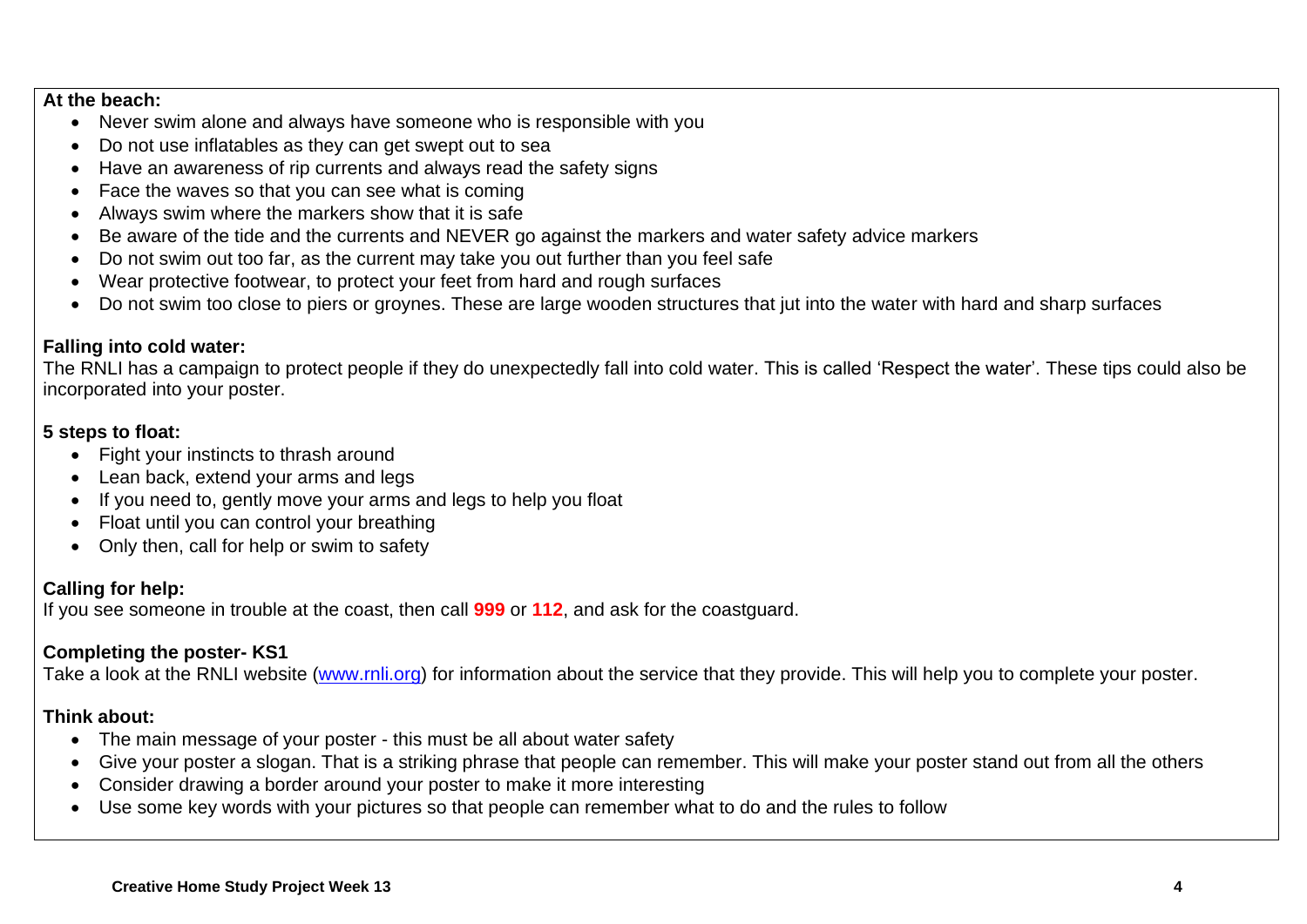#### **Completing the booklet – KS2**

Research the main facts about safety around the coast and water before you start your poster [\(www.rnli.org\)](http://www.rnli.org/).

- Plan your key ideas and decide how you will organise your booklet. The subheadings could be about the different areas of water safety
- Find some paper to make your booklet interesting. You could use different coloured paper for the different sections
- Design an interesting front cover with a slogan (a memorable and striking phrase that people will remember)
- Use adjectives (describing words) to make your writing interesting
- Draw pictures with labels to show people what to do if they get into trouble around the water

#### **What you will learn**

**Researching and designing your poster or booklet will help you to:**

- Understand the vital safety rules around the water and the coast
- Improve your writing and drawing skills

**Useful websites:** [www.rnli.org](http://www.rnli.org/)[www.rospa.com](http://www.rospa.com/)[www.rya.org.uk](http://www.rya.org.uk/)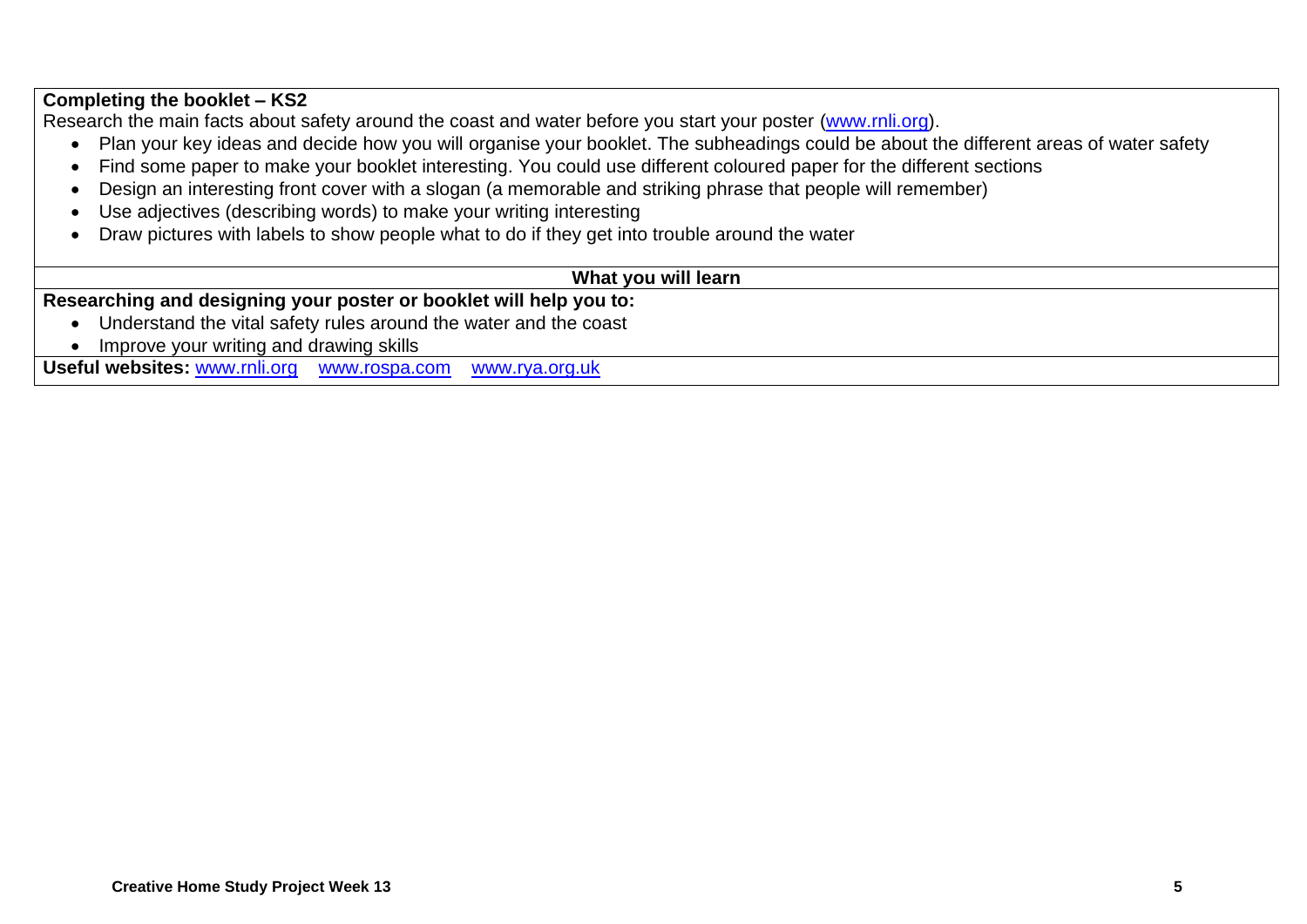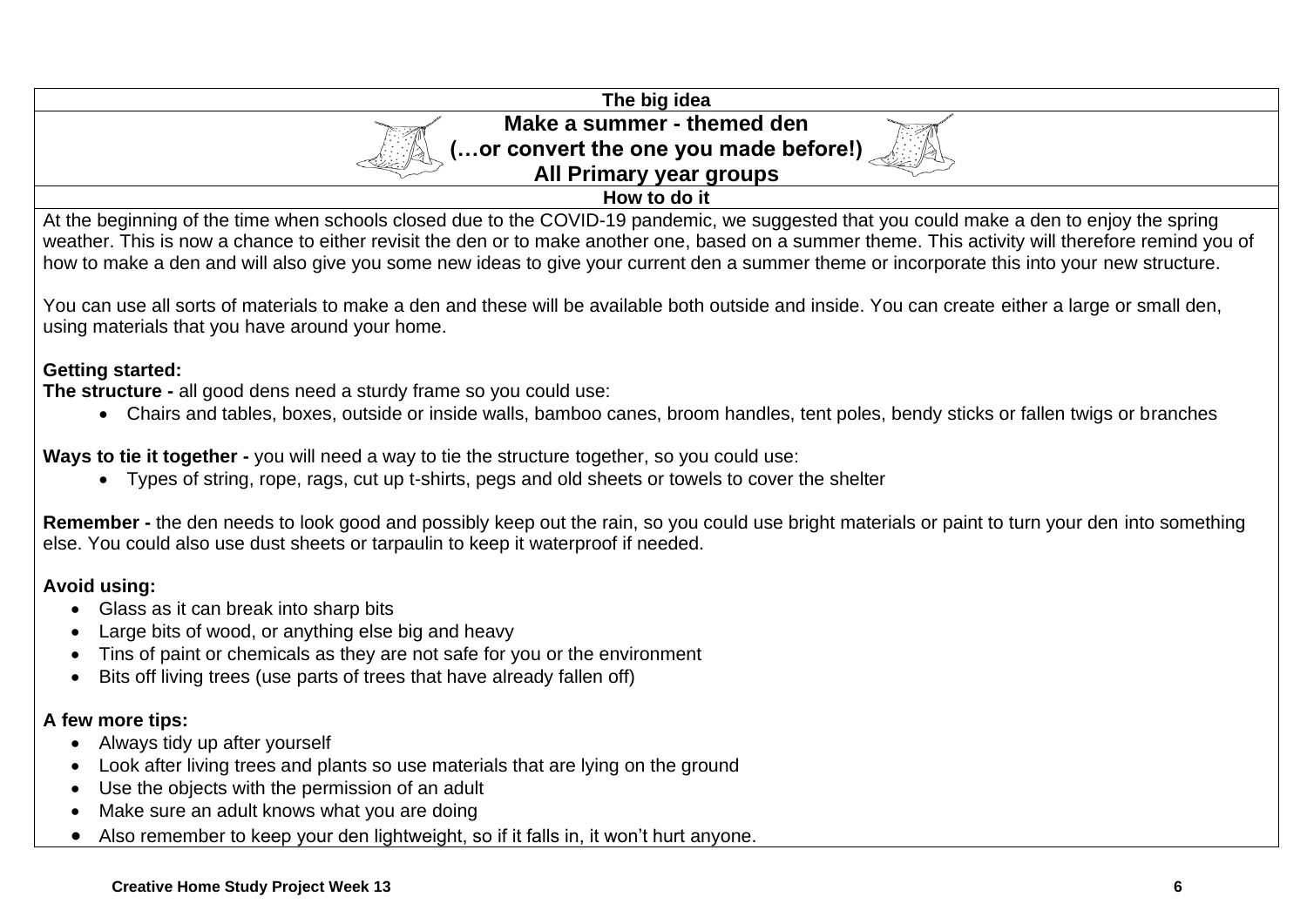#### This could be around: • A holiday caravan or tent with a small bed, tables, chairs, and cooking utensils • A garden centre theme with plants to sell • A holiday shop selling items for the beach • A wildlife reserve with animals • A boat or cruise ship that can take people on holiday • A theme park **What you will learn Building a den will help you:** • Use your imagination • Help you to become independent • Build your problem-solving skills • Build up the strength in your fingers **Useful websites:** [www.woodlandtrust.org.uk](http://www.woodlandtrust.org.uk/) [www.forestschools.com](http://www.forestschools.com/)

**Giving your den a summer theme:**

You could give your den a different feeling by giving it a summer theme.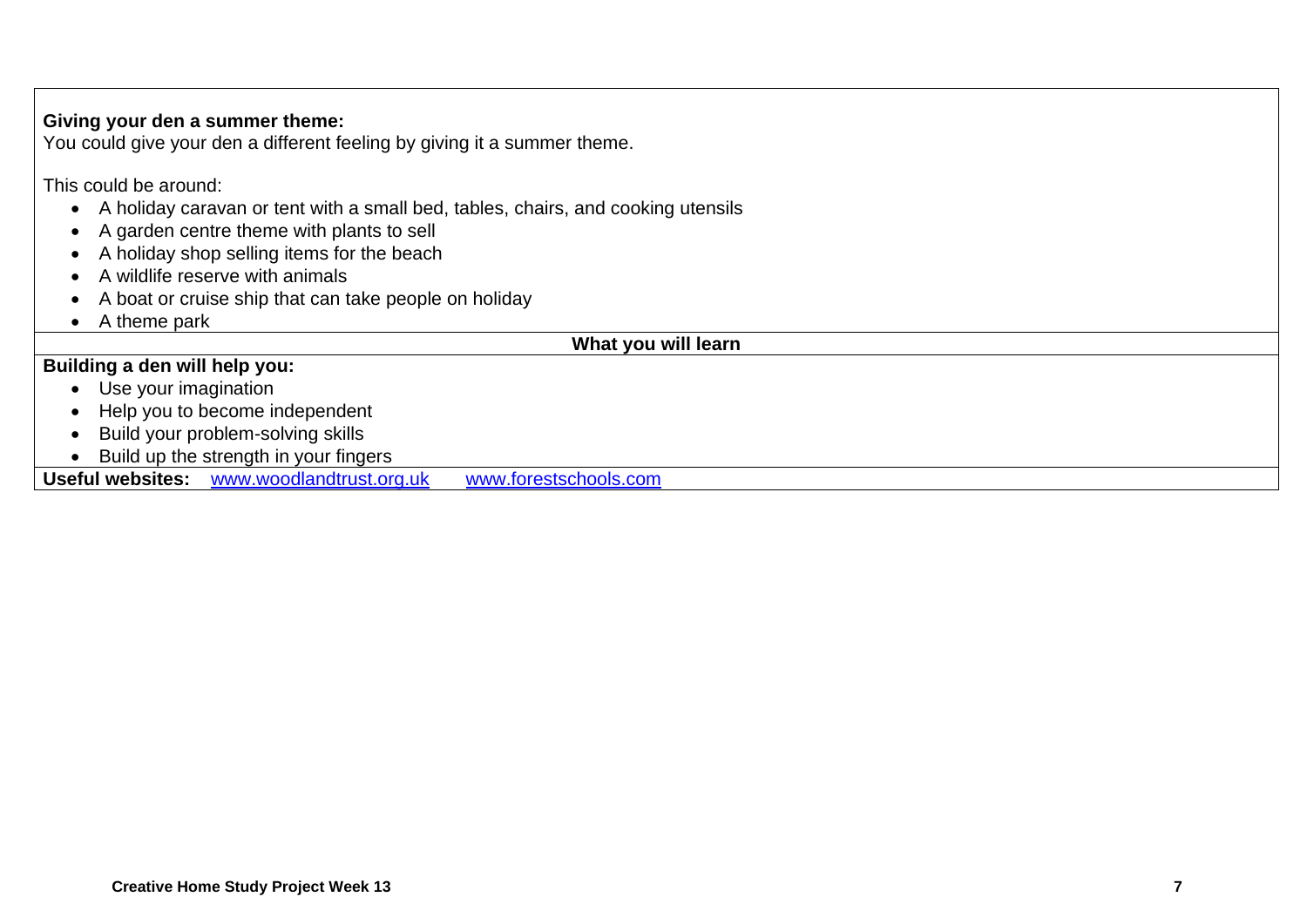

you might see on a walk in your local area. We are often in too much of a rush to notice the things around us and so this is a chance to appreciate the things that we see and draw them.

#### **Completing the activity:**

- First find someone that is willing to go out on your walk with you and to sit while you make your sketch
- Then plan the route as much as you can before you leave home. You could find a map or use 'Google maps' to do this
- Find paper, pencils, and something to lean on before you set off on your walk
- While you are walking, look around to see when you could stop to sketch what you can see. Make sure it is in a safe place, away from busy traffic

#### **Completing your sketch:**

'Sketching' means to make a rough drawing of something. You could complete your rough drawing while you are on your walk and then turn it into a more detailed and finished piece of art when you return home.

#### **Think about:**

- Drawing the outline carefully in pencil
- Using perspective to make your drawing seem more 'real. This means the art of making a three-dimensional object that is on a twodimensional surface seem more realistic, giving the right impression of their height, width, depth, and position in relation to each other
- Using careful shading if you are using colour in your drawing. This could be completed when you return home when there is a better surface to lean on. Remember to use the realistic colours of the objects that you have seen

| What you will learn                                 |
|-----------------------------------------------------|
| Making your observational drawing will help you to: |
| Improve your observational skills                   |
| Improve your drawing skills                         |
| Useful websites: www.tate.org.co.uk                 |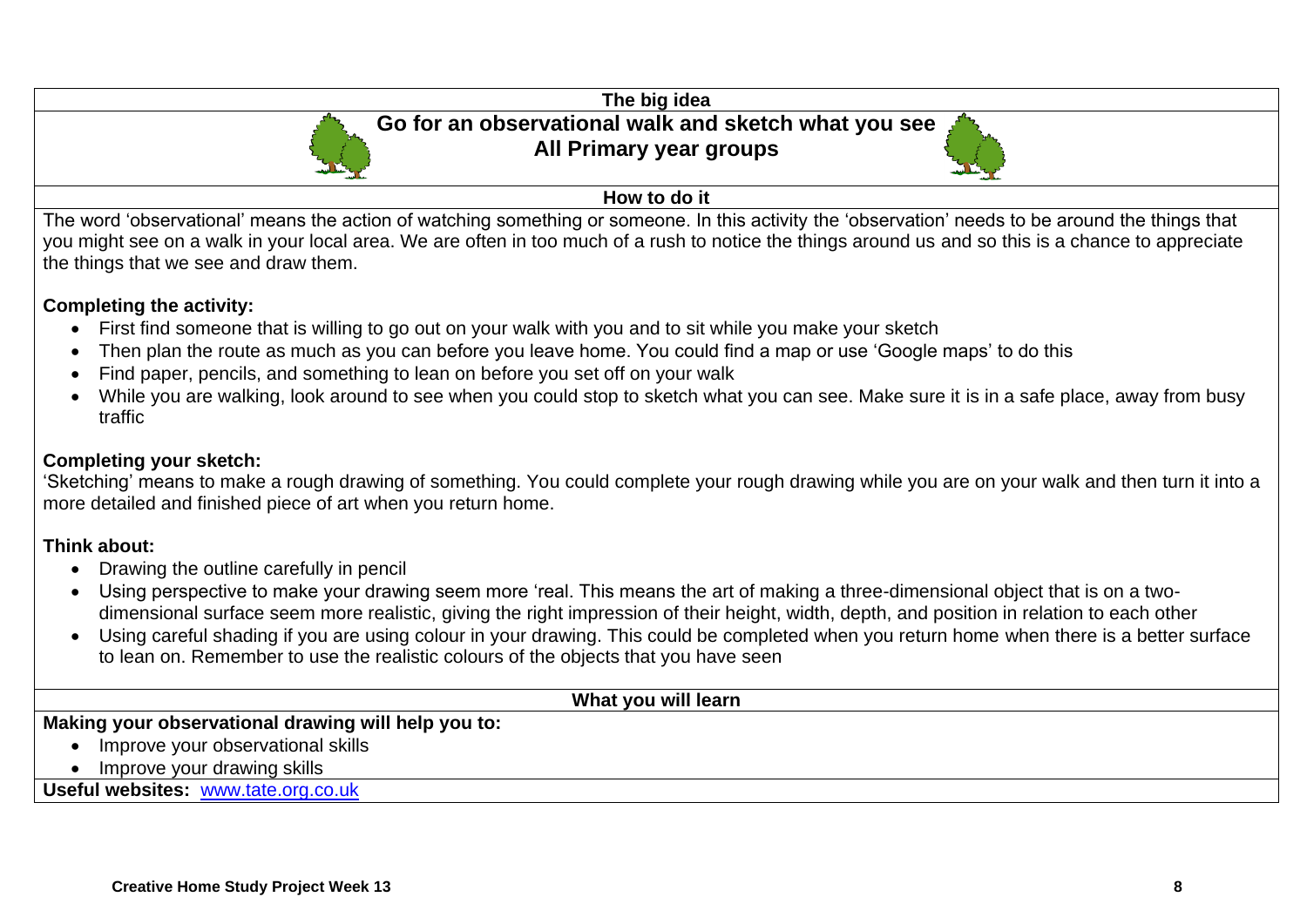| The big idea                                                                                                                                                                                                                                                       |
|--------------------------------------------------------------------------------------------------------------------------------------------------------------------------------------------------------------------------------------------------------------------|
| Design a pair of summer shoes                                                                                                                                                                                                                                      |
| <b>Years 3,4,5 and 6</b>                                                                                                                                                                                                                                           |
| How to do it                                                                                                                                                                                                                                                       |
| Summer is a time when we move from our heavy shoes that protect us from the bad weather, to lighter, more open shoes that keep our feet cool.<br>This activity is about designing a pair of summer shoes for either yourself or for someone close to you to enjoy. |

#### **Getting started:**

- Think about who you are going to design the shoes for and the style that the person has
- Consider the type of shoe that you are going to design. This could be a trainer, sports shoe, 'special' party shoe or an everyday shoe
- Plan your design by first interviewing the person to find out about the types of styles and colours that they like. If the shoe is for you, then jot down some ideas that you like
- Research the different styles of shoe that are currently available to give you some ideas. Some shoe shops have some good images that will help you

#### **Completing the activity:**

Once you have decided on the type of shoe, the design of the shoe and the colour, you need to start sketching your ideas.

#### **Think about:**

- The use of the shoe. If the shoe is to be used for a sports activity, then it will serve a very different function to a party shoe and will need a sturdy sole and support for the feet, whereas a party shoe will be more decorative
- What materials the shoe will be made from. You could make your drawing more interesting by labelling the different materials when you draw your sketch
- How you will show the detail of the shoe. It will have to have something to keep it on the feet such as a buckle, laces, or a Velcro tie
- How you will make the shoe attractive to the wearer. Shoes are not just practical; they need to be pleasing for the wearer. How will you make your shoe stand out from the crowd?

#### **What you will learn:**

#### **Designing and drawing your summer shoe will help you to:**

- Use your imagination
- Understand more about how to design an object
- Improve your drawing skills

#### **Useful websites:**

Type in some well-known shoe shops to help you with your design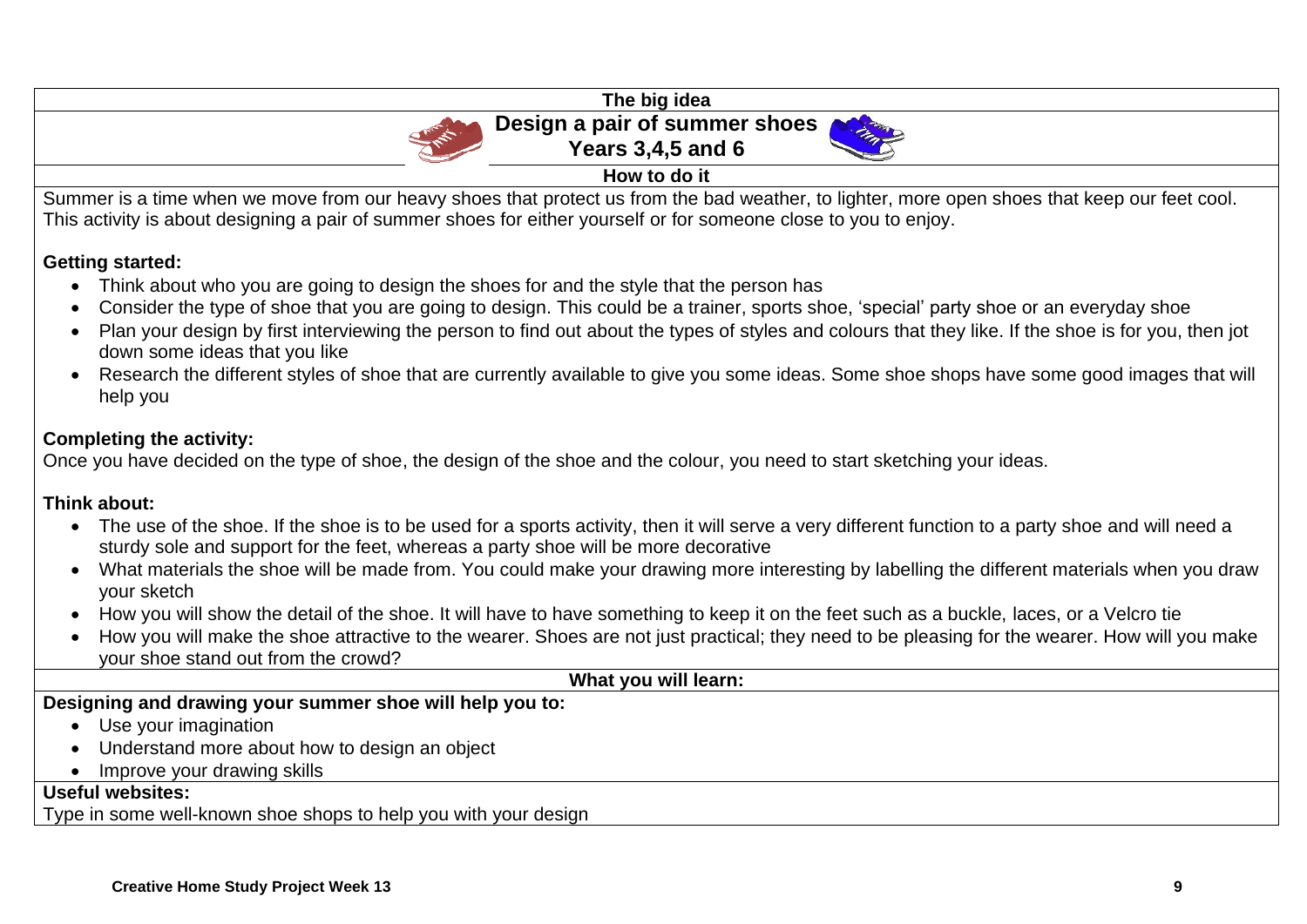| The big idea                                    |
|-------------------------------------------------|
| Be a travel agent - where would you like to go? |
| Design an advert<br><b>ATTENDADE LE</b>         |
| All Primary year groups                         |
| How to do it                                    |

This has been a tricky year for the travel industry as travelling between one country and another has been really limited. Hopefully, we will all start to be able to move between one country and another soon, and this activity is all about imagining you are a travel agent and are advertising a destination that will appeal to different people. This activity can be done in different ways and there are some ideas below that will help you.

#### **What is a travel agent?**

A travel agent's role is to help people plan, choose, and arrange their holiday. They will usually work to a budget set out by whoever is planning the holiday. They will also arrange different trips that people want might to go on and events that may be happening at the destination. Travel agents will also give advice on the different customs in the country, which is when we show respect for the place that we are visiting.

#### **Think about:**

- The destination that you want to advertise. This could be somewhere that you have already visited or somewhere that you have always wanted to visit
- Researching different destinations using books, the internet, or magazines
- The type of person that you will be advertising your destination to. For example, elderly people may have different needs to a young family
- The special features of the destination. Does it offer a peaceful environment or is it a bustling city with lots of tourist attractions?

#### **Different attractions and places to advertise:**

- Theme parks
- Water parks
- Country walks
- Beaches and seaside attractions
- Famous landmarks in cities or towns
- Museums
- Art galleries
- Houses or places where famous people have lived
- Sporting venues
- **Restaurants**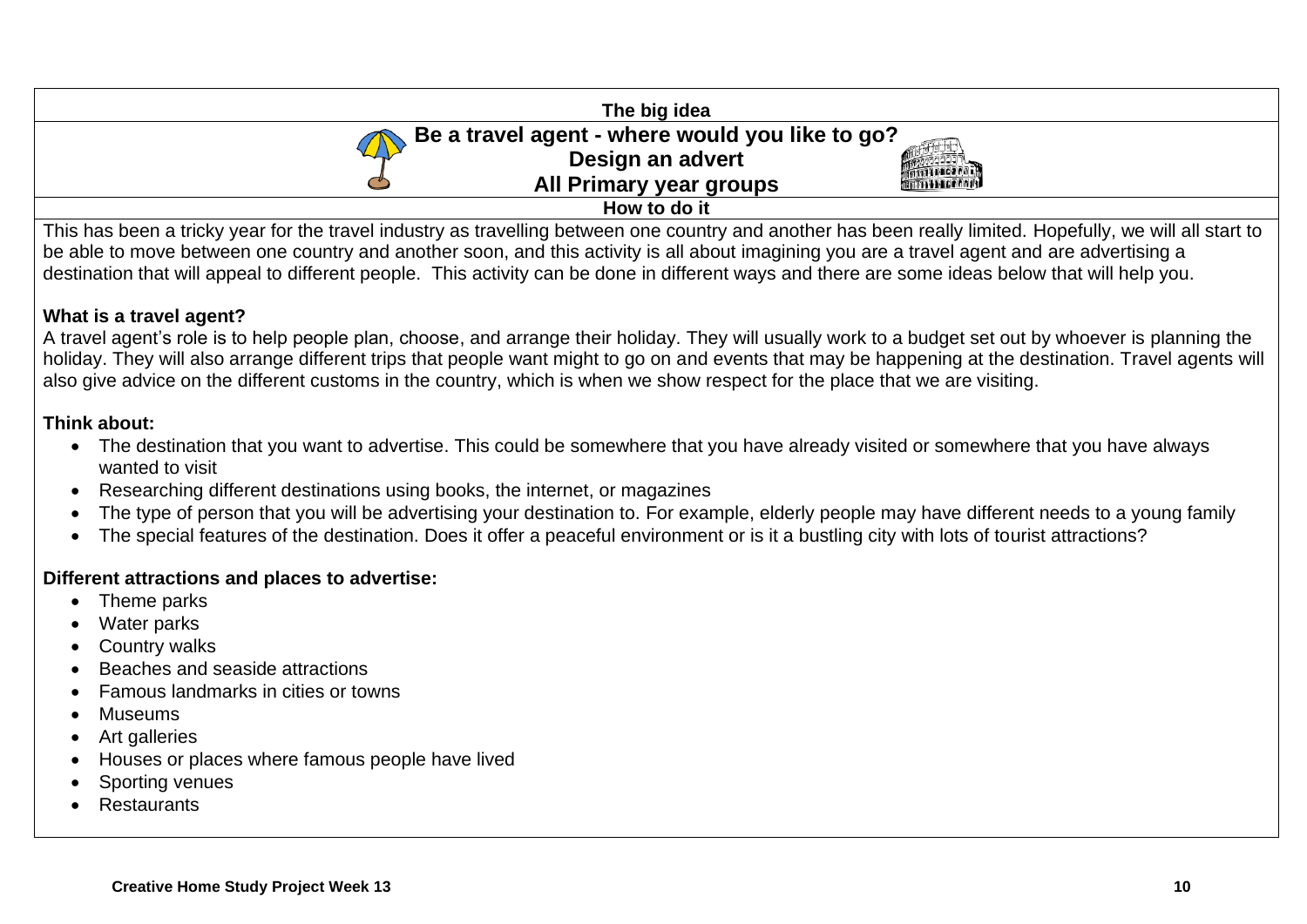#### **Completing the activity - KS2:**

Once you have decided on the destination, you need to decide on the format of your advert. Some adverts have one page of writing, drawings and photographs that 'sell' the country.

#### **Think about:**

- Planning the format of your advert and what you are going to include. You might want to draft the page before you start to decide where the text and writing will go
- Considering the language that you use to advertise it. You might use adiectives (describing words) to engage people and show the great features of the destination
- Using pictures and photographs to promote the destination. You could cut out or print photographs to make your page eye catching (get permission for this first)
- Making sure that your final advert has all the detail needed to persuade someone to go to the destination

#### **Completing the activity – KS1:**

Your advert could consist of some pictures about the destination with labels.

#### **Think about:**

- Researching things that people will want to do in the destination
- Planning the page with your pictures
- Drawing the outline of your picture carefully
- Colouring in neatly
- Adding some key words to tell the holiday maker all about the destination and why they should go there

**What you will learn** 

#### **Researching and making your advert will help you to:**

- Find out more about exciting destinations
- Improve your writing and drawing skills

**Useful websites:** There is a great deal of information on the internet about different destinations, but make sure an adult helps you with this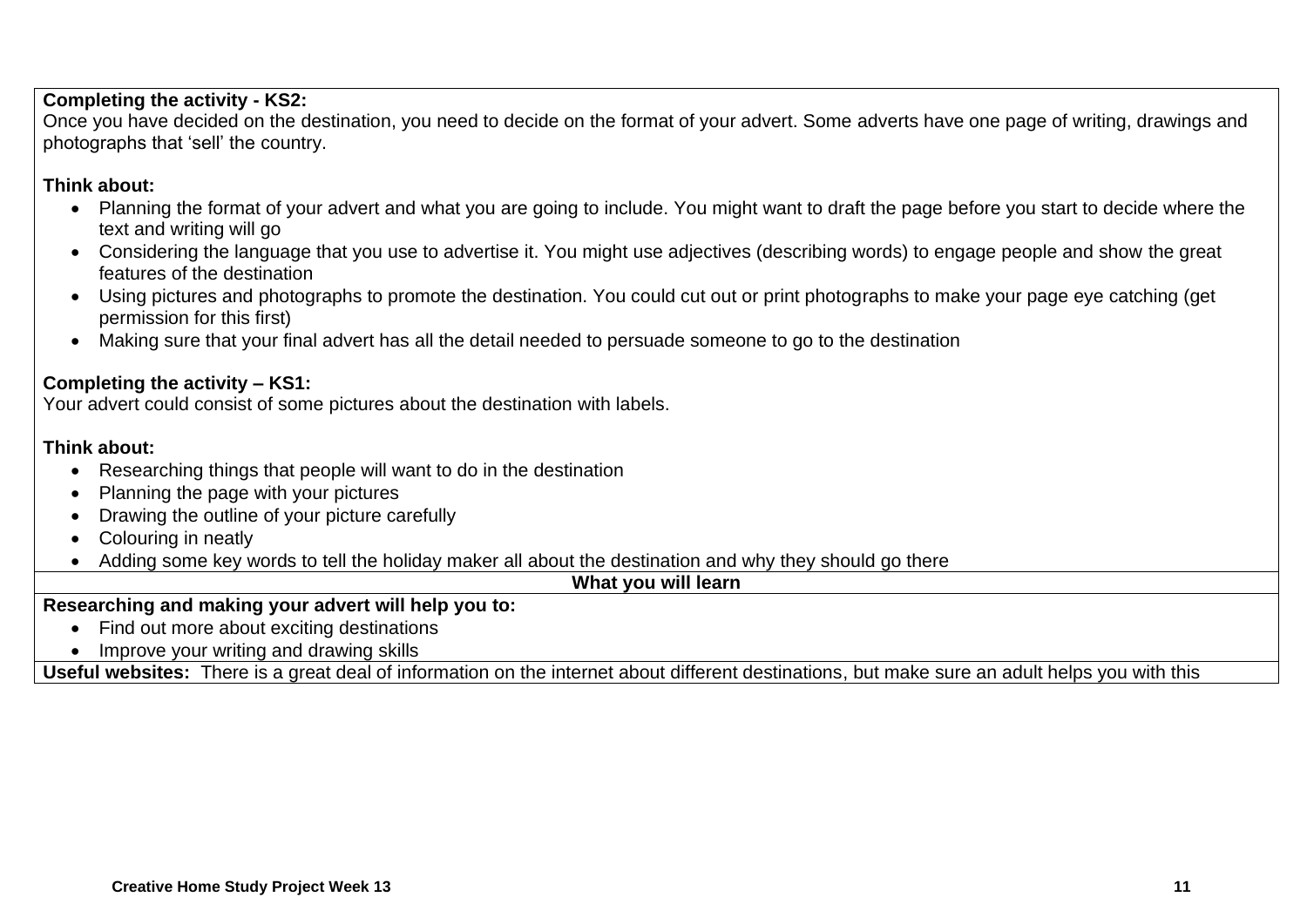| The big idea                                    |
|-------------------------------------------------|
| Design a summer tent<br>All Primary year groups |
| How to do it                                    |

Going camping is an exciting way to see the countryside and this activity is all about designing and making a summer tent suitable for a summer camping trip.

#### **Think about:**

- The type of tent that you want to design. Tents come in all shapes and sizes and are suitable for different numbers of people so you need to think about what your tent is to be used for and who will go in it
- The materials that the tent is made from
- The design and colour of your tent. Many tents are designed to 'blend' in with the countryside so are often green in colour, but this need not limit your design if you want to make it colourful and interesting!

#### **Types of tents:**

#### **Semi - geodesic tents**

These are:

- Ideal for backpacking with an unusual shape that can fit easily into a small pack
- Mainly free-standing so easy to pick up and move
- Very lightweight

#### **Geodesic tents**

These are:

- Great for wild camping where it is difficult to find shelter
- Very stable so suitable for bad weather
- Good for longer stays (heavier)
- Tents that may have two entrances

#### **Transverse hoop tents**

These are:

- Ideal for the adventurer and backpacker
- Lightweight and easy to pitch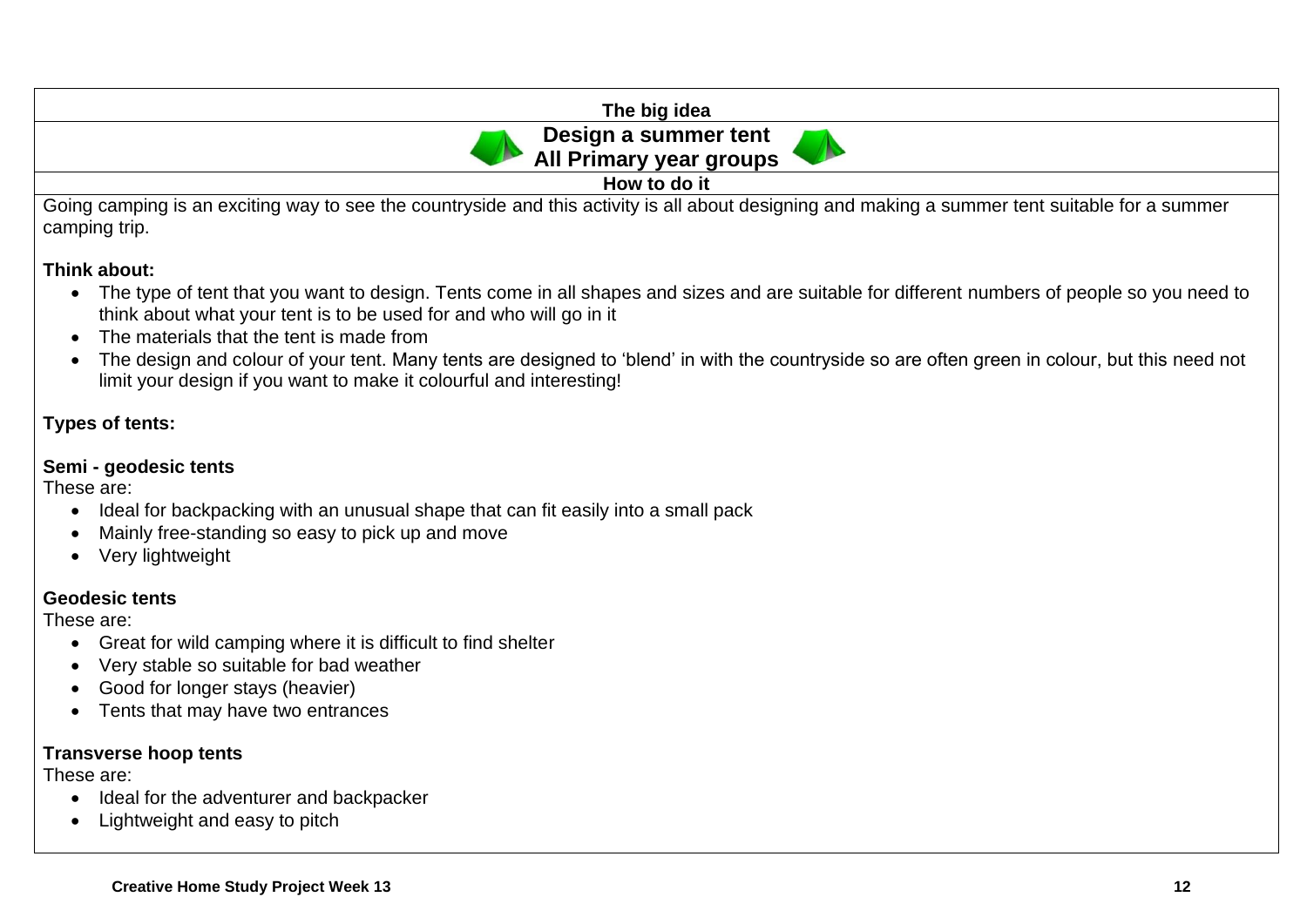#### **Tunnel tents**

These are:

- Tents that give you the best space to weight design
- Tents with a good internal height with a flat roof to allow more people to stay in it
- Easy to pitch and carry

#### **Dome tents**

These are:

- Good for basecamp use and for storing kit
- **Easy to pitch**

#### **Triangular tents**

These are:

- Great for expeditions and for exploring
- Tents with a good head height to make the tent more comfortable

#### **Features of tents:**

Tents have the following features so you will need to incorporate these into your design. There are many images of the different tents and their features on the internet. Camping shops websites are a useful source of information.

#### **Most tents have:**

- A waterproof coating which often has UV inhibitors (this means it stops the rays of the sun harming the skin)
- A nylon or polyester sheet which serves as a cover
- Light poles to construct it (often made of fibreglass)
- A groundsheet to protect the person inside and make it more comfortable
- Ropes to hold the tent on the ground

#### **Extra ideas:**

Think about:

- Designing some useful objects that could go in your tent e.g. a kettle, sleeping bag, small travelling cooker etc.
- Different ways that your tent could be constructed
- The outside design and colours of your tent to make it stand out
- Additions to your tent such as an extra tent on the outside that could be used for storage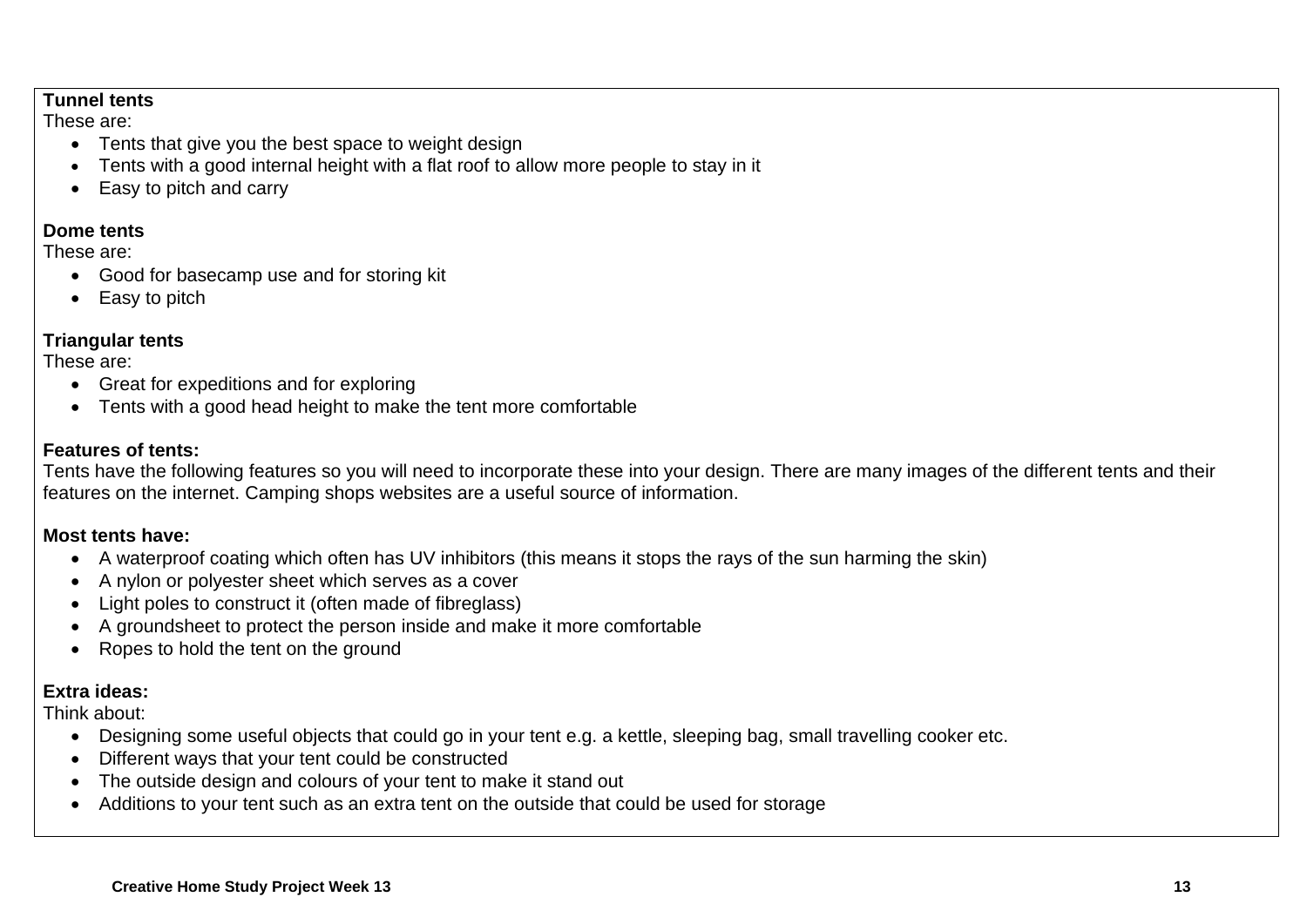| What you will learn                                                              |
|----------------------------------------------------------------------------------|
| Designing your tent will help you to:                                            |
| Use your imagination                                                             |
| Improve your design and DT skills                                                |
| Useful websites: type in some camping shops to help you see current tent designs |

**Creative Home Study Project Week 13 14**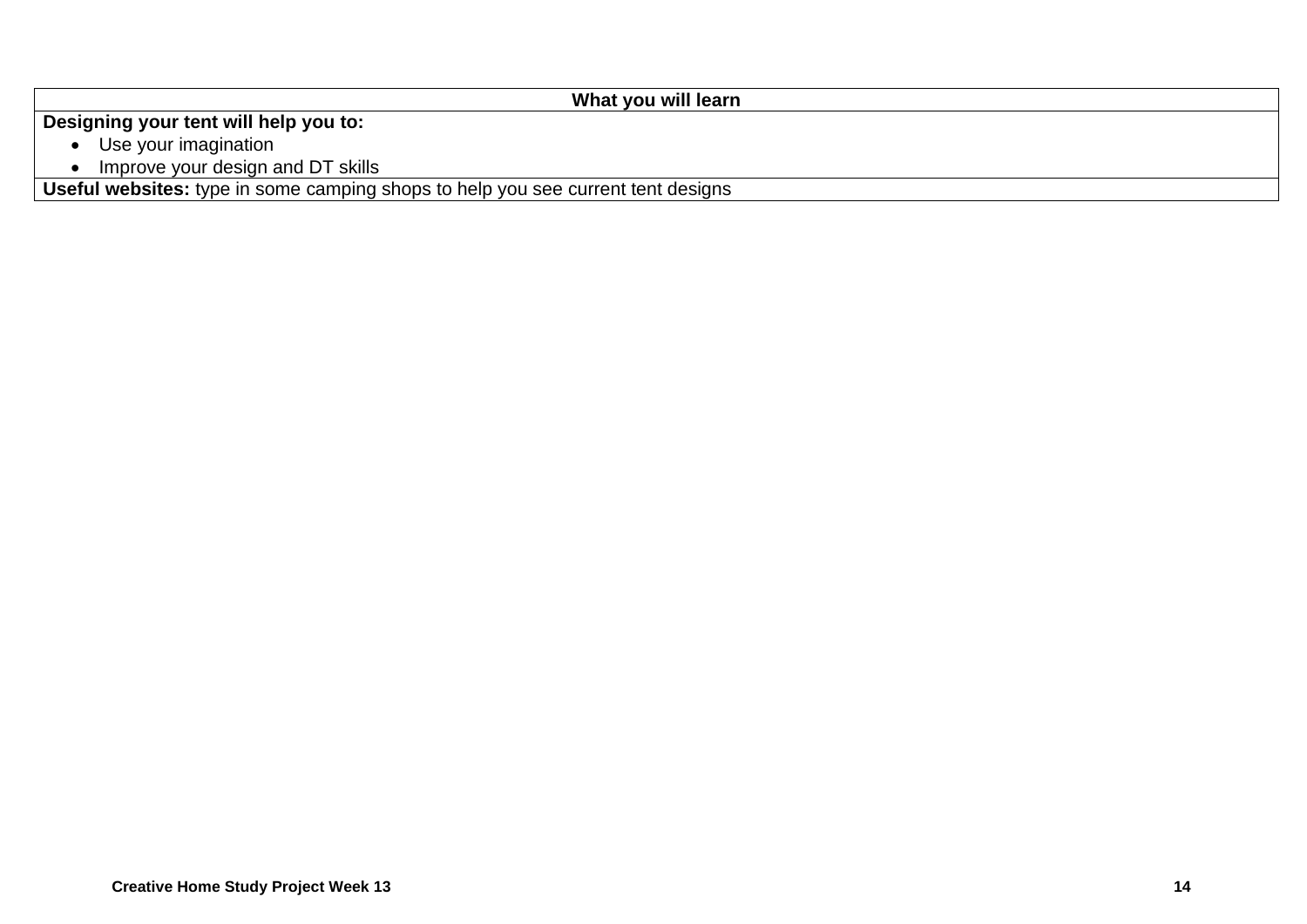| The big idea                                                                                                                                                                                                                                                                                                                                                                                                                                                                                                                    |
|---------------------------------------------------------------------------------------------------------------------------------------------------------------------------------------------------------------------------------------------------------------------------------------------------------------------------------------------------------------------------------------------------------------------------------------------------------------------------------------------------------------------------------|
| Make a holiday collage of your favourite destination<br>All Primary year groups                                                                                                                                                                                                                                                                                                                                                                                                                                                 |
|                                                                                                                                                                                                                                                                                                                                                                                                                                                                                                                                 |
| How to do it                                                                                                                                                                                                                                                                                                                                                                                                                                                                                                                    |
| Think about your favourite holiday destination! This activity is all about thinking of your favourite place and creating a collage to show all its exciting<br>features.                                                                                                                                                                                                                                                                                                                                                        |
| A collage is when you create a piece of art by sticking different materials onto a backing paper. The materials used could be coloured paper, photos,<br>or pictures. Remember to always check with someone first before you cut out photos or pictures.                                                                                                                                                                                                                                                                        |
| Think about:<br>The destination that you are going to choose and then research information about it<br>$\bullet$<br>Finding different pictures from magazines, books, or the internet to give you some ideas<br>Giving your collage a theme. For example, it could be about the different attractions that can be seen at the destination<br>How you could base the collage around a shape to make it more interesting e.g. a collage based in Paris could be in the shape of the Eiffel<br>Tower                               |
| <b>Completing your collage:</b><br>Find some paper or card that can serve as your background. This can be of any size but consider how many pictures you want to put on the<br>collage<br>Gather different materials to create your collage.<br>Consider how you are going to place the materials on your background to make your collage interesting. You could make an outline where<br>you fit the pictures inside or create an interesting design<br>You could also add some key facts or persuasive phrases to the collage |
| What you will learn                                                                                                                                                                                                                                                                                                                                                                                                                                                                                                             |
| Completing your collage will help you to:                                                                                                                                                                                                                                                                                                                                                                                                                                                                                       |
| Learn more about the destination                                                                                                                                                                                                                                                                                                                                                                                                                                                                                                |
| Improve your art skills                                                                                                                                                                                                                                                                                                                                                                                                                                                                                                         |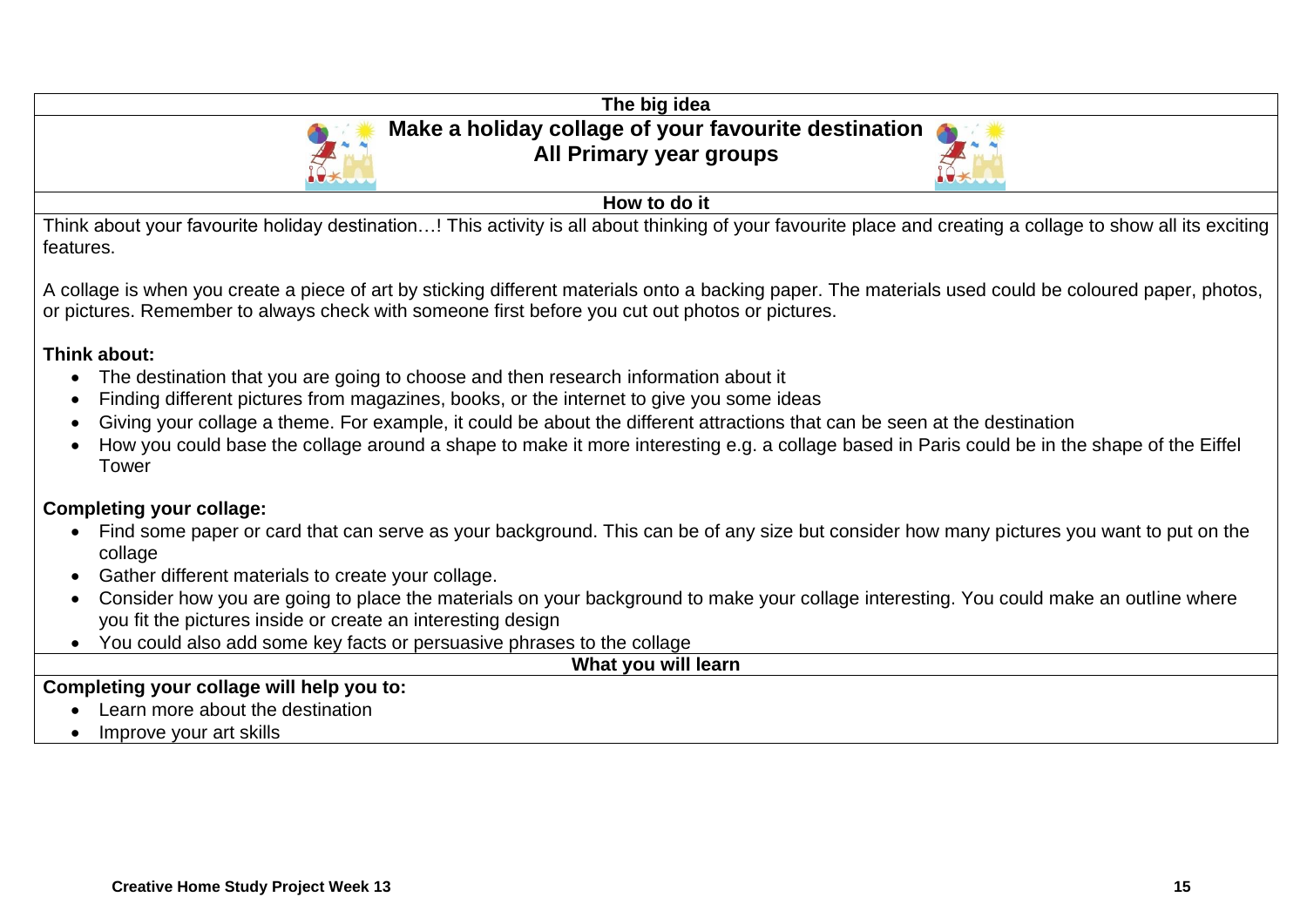

• Improve your drawing and writing skills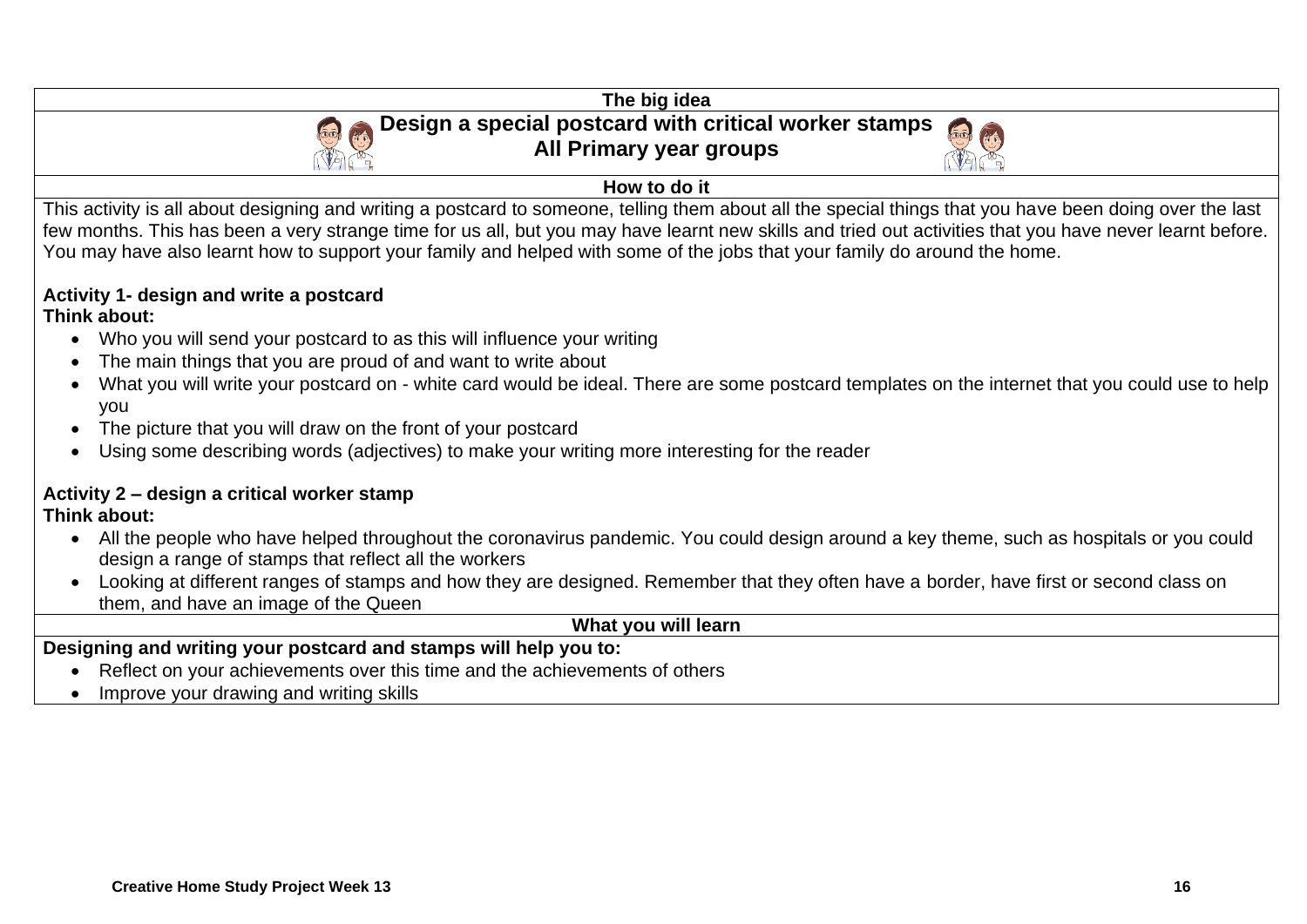

This activity is all about creating a special summer scrapbook to remember what you have done this summer. It is something that you will be able to look back at with your friends and family in future years. A scrapbook is a way of preserving, presenting, and arranging things that are special to us in a book. Scrapbooks can also include notes and written details of the events that we have been on or thoughts that we have had and can act a bit like a pictorial diary. You cannot complete a scrapbook in one day. The items that you will put in them need to be collected over many days and weeks so this activity is one that should keep you busy for the whole summer!

#### **Getting started:**

- Find a blank book that you could use to make your scrapbook. This could be a book that has plain pages (from a stationary shop) or a homemade book that could be constructed from blank pieces of paper or thin card
- Start the activity by decorating the front cover of the book. This could include a photo or a picture of you or some of the things that interest you

#### **Inside your scrapbook:**

Your scrapbook could have the following content:

- A page for each day of the summer holidays
- Photos or pictures of the things that you see. These could also include things and events that you do at home too
- Tickets from the places that you visit
- Thoughts that you have on each day. Remember that the holiday may be a time to rest and reflect at home and these pictures and thoughts are just as important as visits that you may make
- Pictures of photographs of the people that you know and see
- Decorations or different borders around each page to make the scrapbook engage the reader

**What you will learn** 

#### **Making your scrapbook will help you to:**

- Preserve your thoughts and memories for the future
- Improve your art and writing skills